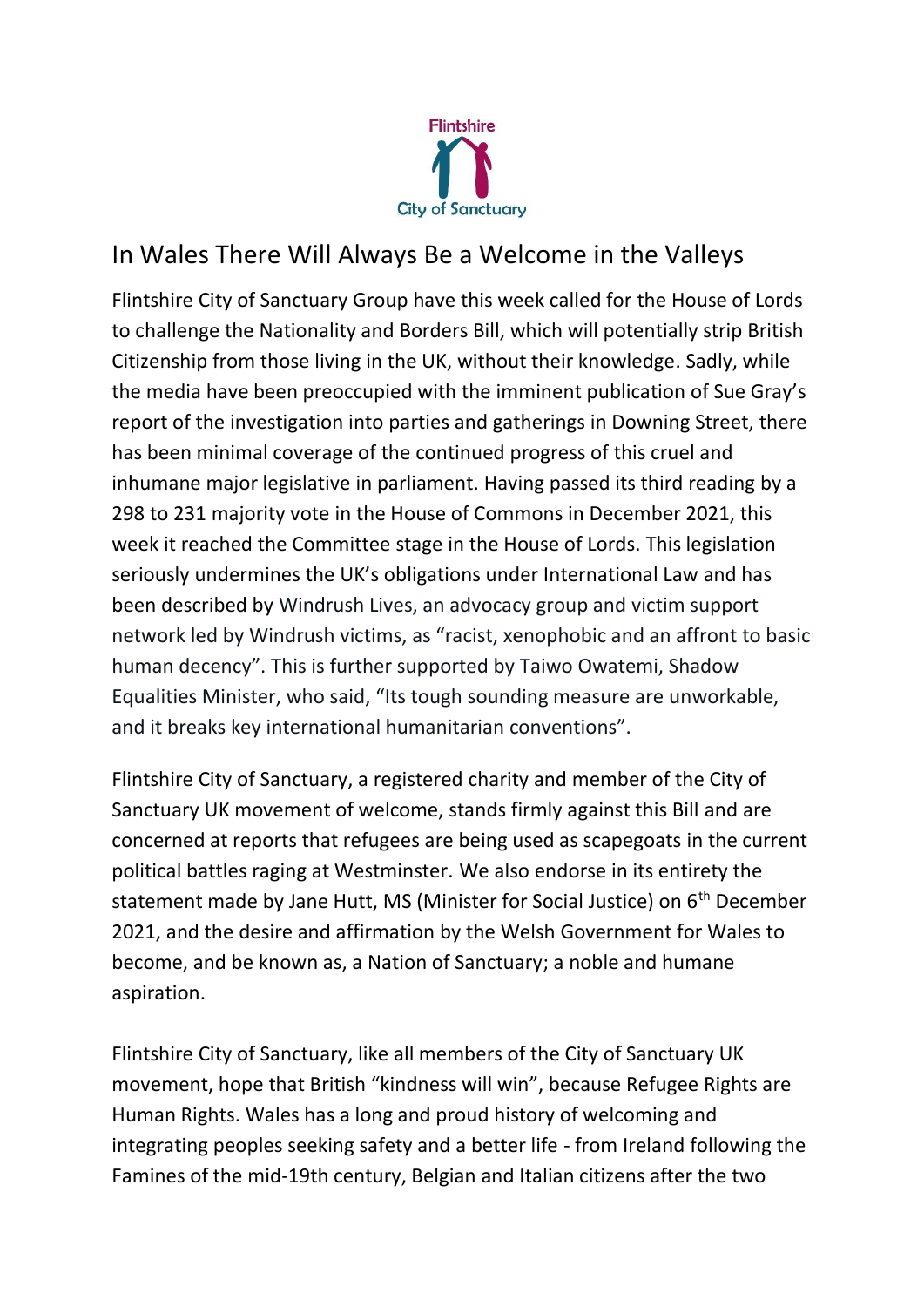World Wars, and more recently, skilled European workers and their families. We do not believe that the people of Flintshire support what this Bill proposes to permit 'in our name'.

Under Clause 9 of the Bill, people can be stripped of their British Citizenship, without notice or their knowledge. Potentially, this could disproportionately impact 2 in 5 (40%) of people of ethnic minority heritage living in England and Wales, effectively making them second class citizens, (source New Statesman 1<sup>st</sup> Nov 2021), "even if doing so would render them stateless (if they are not dual nationals)" (New Stateman, 8<sup>th</sup> December 2021). We agree wholeheartedly with the Welsh Refugee Coalition that this "violates basic principles of justice".

Under the 1951 United Nations Refugee Convention, for which the UK was a founding member and signatory, it is not illegal to seek asylum. Yet, the Nationality and Borders Bill also serves to criminalise those entering Great Britain by *irregular means* and does not consider in any way the creation of safe and legal routes to asylum within this country. Brexit means that we are no longer party to the Dublin Agreement, which enabled the UK to return some asylum seekers to EU Member States without considering their asylum claim. Therefore, Britain no longer has the legal right to return people to the first EU in which they arrived.

Travel restrictions due to Covid-19 reduced access to regular air and sea travel to the UK, meaning that those seeking sanctuary in the UK were forced to take longer, more dangerous routes. This effectively places those desperately seeking asylum into the hands of criminal traffickers, facing a hazardous and treacherous journey, and even death, as we know from recent tragic events.

Clause 11 focuses on how and by what means someone arrives in the UK, rather than the validity of their claim to stay here. This breaches the 1951 Refugee Convention and undermines its established rules and aims. Consequently, even someone who rescues people fleeing from war, persecution and environmental and climate disaster will be liable to prosecution. In complete contrast, Border Force patrols and the Armed Forces, if deployed as proposed recently by the Home Secretary, will be exempt from prosecution, allowing them to turn those at sea in flimsy dinghies, away and back from our shores, even if this results in deaths. International Maritime Law stipulates that passing boats should always come to the aid of those distressed